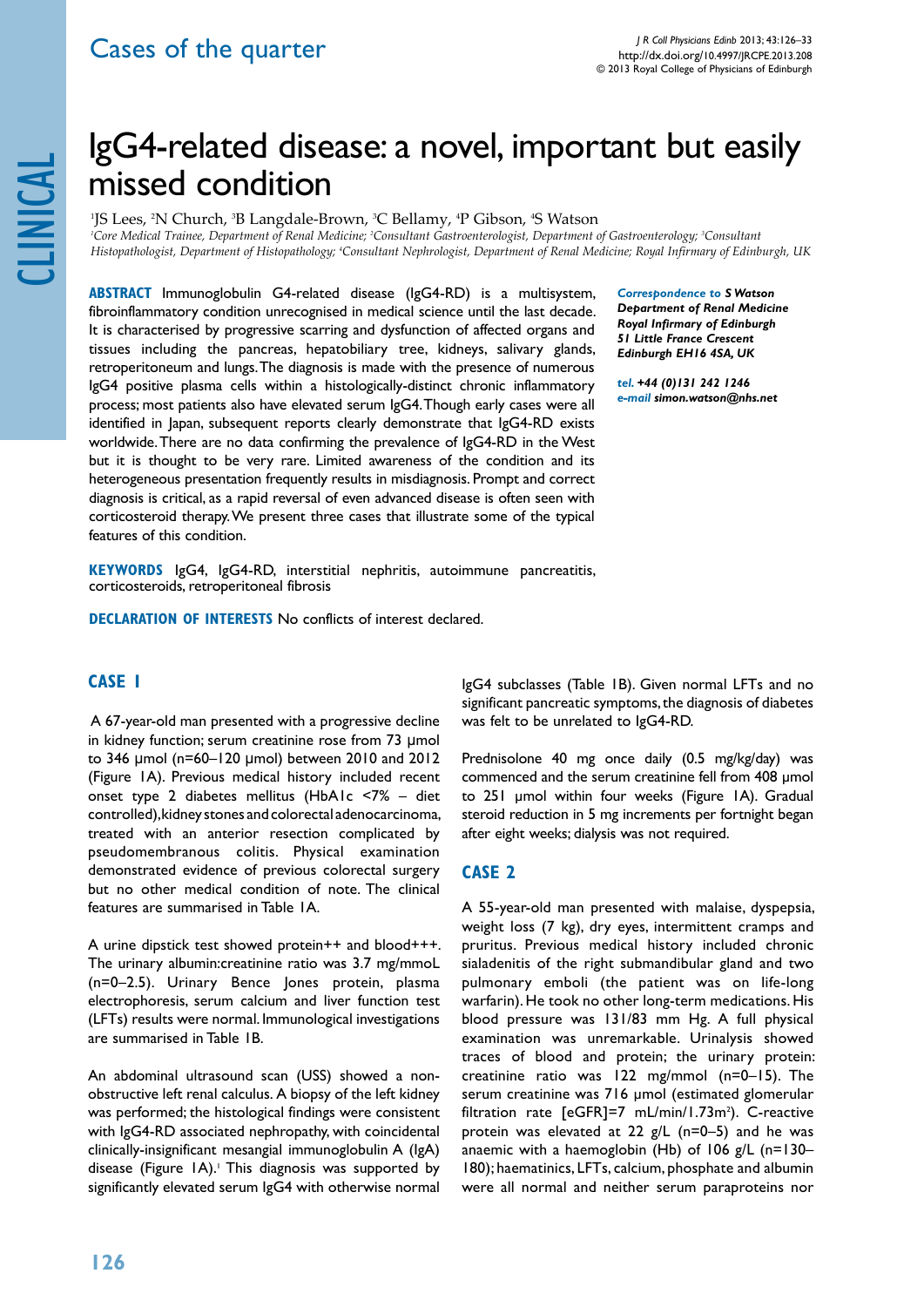# **TABLE 1A** Summary of the clinical features seen in three cases presented

|                                       | Case 1                                | Case 2                                                                            | Case 3                                   |
|---------------------------------------|---------------------------------------|-----------------------------------------------------------------------------------|------------------------------------------|
| Age                                   | 67                                    | 55                                                                                | 70                                       |
| Gender                                | M                                     | M                                                                                 | F                                        |
| Clinical presentation                 | Incidental abnormal renal<br>function | Malaise, dyspepsia, weight<br>loss, dry eyes, intermittent<br>cramps and pruritus | Steatorrhoea, dark urine<br>and pruritis |
| Organ involvement                     | Kidney                                | Kidney, salivary gland                                                            | Pancreas, retro-peritoneum               |
| Serum levels of IgG4 (0.039-0.86 g/L) | 3.78                                  | >1.56                                                                             | 8.85                                     |
| <b>Treatment</b>                      | Prednisolone                          | Prednisolone, azathioprine                                                        | Prednisolone                             |
| Length of follow-up                   | 10 months                             | 6 years                                                                           | 17 months                                |

**TABLE 1B** Summary of the immunological tests performed in each of the three cases presented

| Immunological test                                                                                                                                                                                          |                       | Case I     | Case 2                         | Case 3                          |  |
|-------------------------------------------------------------------------------------------------------------------------------------------------------------------------------------------------------------|-----------------------|------------|--------------------------------|---------------------------------|--|
| Serum level of IgG4                                                                                                                                                                                         | Total (6.0-16.0 g/L)  | 13.5       | 23.6                           | 23.6                            |  |
|                                                                                                                                                                                                             | IgG1 (3.82-9.28 g/L)  | 7.58       | 13.4                           | 10                              |  |
|                                                                                                                                                                                                             | lgG2 (2.41-7.00 g/L)  | 4.27       | 6.43                           | 2.49                            |  |
|                                                                                                                                                                                                             | lgG3 (0.22-1.76 g/L)  | 1.43       | >1.99                          | .4                              |  |
|                                                                                                                                                                                                             | lgG4 (0.039-0.86 g/L) | 3.78       | >1.56                          | 8.85                            |  |
| ANCA by EIA                                                                                                                                                                                                 | <b>MPO</b>            | Negative   | Negative                       | Not tested                      |  |
|                                                                                                                                                                                                             | PR <sub>3</sub>       | Negative   | Negative                       | Not tested                      |  |
| <b>ANA</b>                                                                                                                                                                                                  |                       | Negative   | Positive (1/40<br>homogeneous) | Positive (1/160<br>homogeneous) |  |
| Anti-dsDNA (0-15 IU/mL)                                                                                                                                                                                     |                       | Not tested | 39                             | 27.1                            |  |
| <b>ENA</b> screen                                                                                                                                                                                           | Ro                    | Negative   | Not tested                     | Not tested                      |  |
|                                                                                                                                                                                                             | La                    | Negative   | Not tested                     | Not tested                      |  |
|                                                                                                                                                                                                             | Sm                    | Negative   | Not tested                     | Not tested                      |  |
|                                                                                                                                                                                                             | <b>RNP</b>            | Negative   | Not tested                     | Not tested                      |  |
|                                                                                                                                                                                                             | <b>SC170</b>          | Negative   | Not tested                     | Not tested                      |  |
|                                                                                                                                                                                                             | o                     | Negative   | Not tested                     | Not tested                      |  |
| Anti-GBM (0-20 U/mL)                                                                                                                                                                                        |                       | Not tested | 4.5                            | Not tested                      |  |
| $C3$ (0.73-1.4 g/L)                                                                                                                                                                                         |                       | 0.88       | 0.43                           | Not tested                      |  |
| $C4$ (0.12-0.3 g/L)                                                                                                                                                                                         |                       | 0.1        | 0.02                           | Not tested                      |  |
| Classical complement pathway (47.6-<br>130.4 % activity)                                                                                                                                                    |                       | 0.6        | Not tested                     | Not tested                      |  |
| Total haemolytic complement                                                                                                                                                                                 |                       | Not tested | No lysis                       | Not tested                      |  |
| Anti thyroid peroxidase (0-50 U/mL)                                                                                                                                                                         |                       | Not tested | Not tested                     | 17.0                            |  |
| Intrinsic factor (0-6.0 IU/mL)                                                                                                                                                                              |                       | 0.4        | Not tested                     | Not tested                      |  |
| Smooth muscle antibody                                                                                                                                                                                      |                       | Not tested | Not tested                     | Not tested                      |  |
| Gastric parietal cell                                                                                                                                                                                       |                       | Not tested | Not tested                     | Positive                        |  |
| Mitochondrial antibody                                                                                                                                                                                      |                       | Not tested | Not tested                     | Negative                        |  |
| Cyclic citrullinated peptide (0-4.8 U/mL)                                                                                                                                                                   |                       | 1.8        | Not tested                     | Not tested                      |  |
| Rheumatoid factor (0-20 IU/mL)                                                                                                                                                                              |                       | Not tested | $\overline{2}$                 | Not tested                      |  |
| ANCA by EIA= anti-neutrophil cytoplasmic antibody by enzyme immunoassay; ANA= anti-nuclear antibody;<br>Anti-dsDNA= anti-double stranded dexoxyribonucleic acid antibody; ENA= extractable nuclear antigen; |                       |            |                                |                                 |  |

**MPO**= myeloperoxidase; **PR3**= proteinase 3; **RNP**= ribonuclear protein; **C3**= complement component 3; **C4**= complement component 4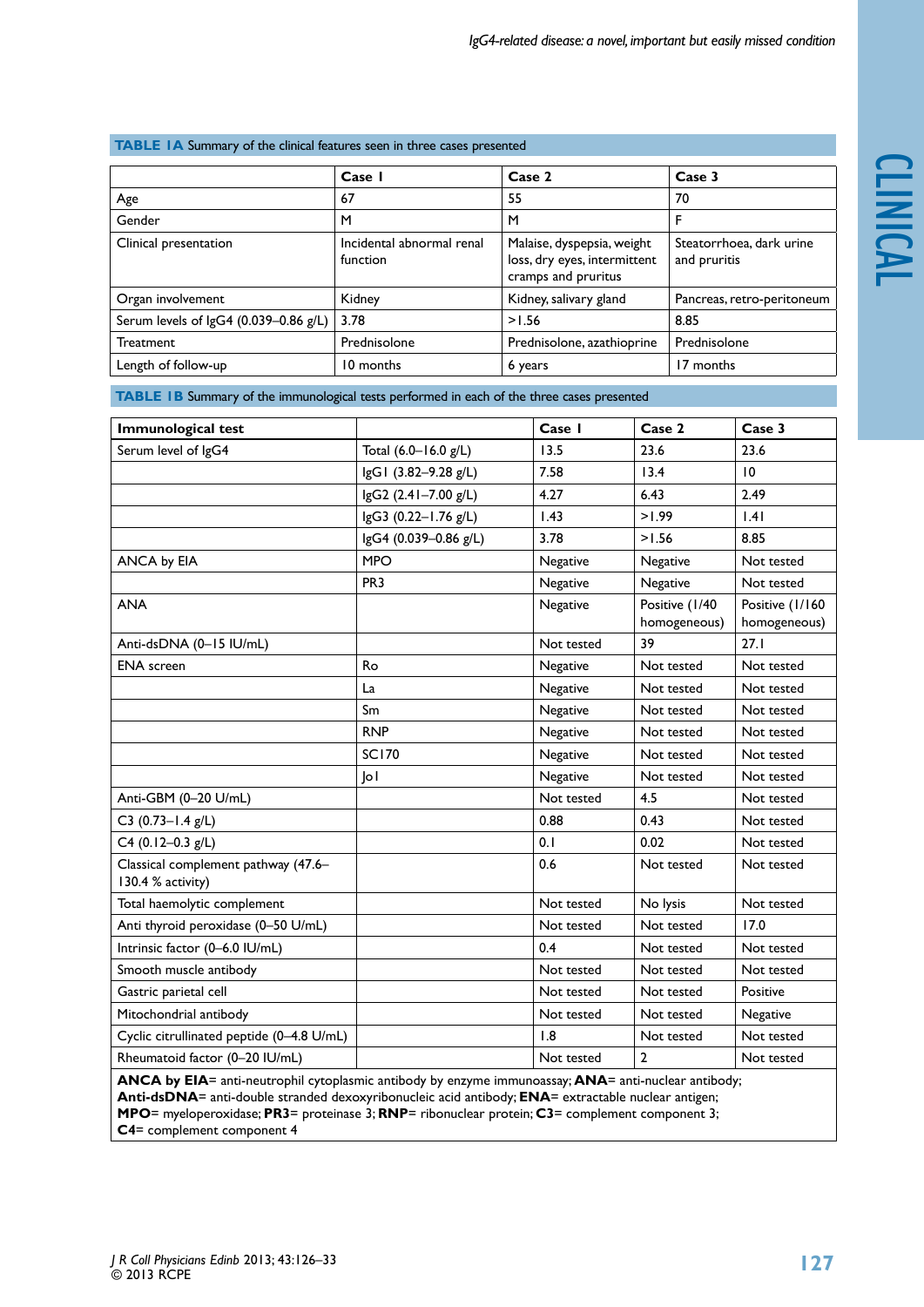clinical



**FIGURES 1A AND 1B** Graphs showing serial serum creatinine measurements (µmol Y-axis) over time (year, X-axis) for case 1 (upper graph) and case 2 (lower graph). In each graph arrows indicate the time that corticosteroid therapy was commenced.

urinary Bence Jones protein were identified. Immunology is summarised in Table 1B. Chest radiograph and a renal tract USS were unremarkable.

A renal biopsy showed significant fibrosis, plasma cell and eosinophil-rich interstitial nephritis consistent with IgG4-RD nephritis, supported by a raised serum IgG4 (Tables 1A/1B). A retrospective analysis of previouslyresected submandibular gland tissue also demonstrated IgG4-related disease. The patient's serum creatinine fell rapidly following the commencement of prednisolone 60 mg/day (716 to 386 µmol within two weeks. Figure 1B). Steroids were subsequently withdrawn and stable, moderate chronic kidney disease (CKD) was treated with 100 mg/day of azathioprine.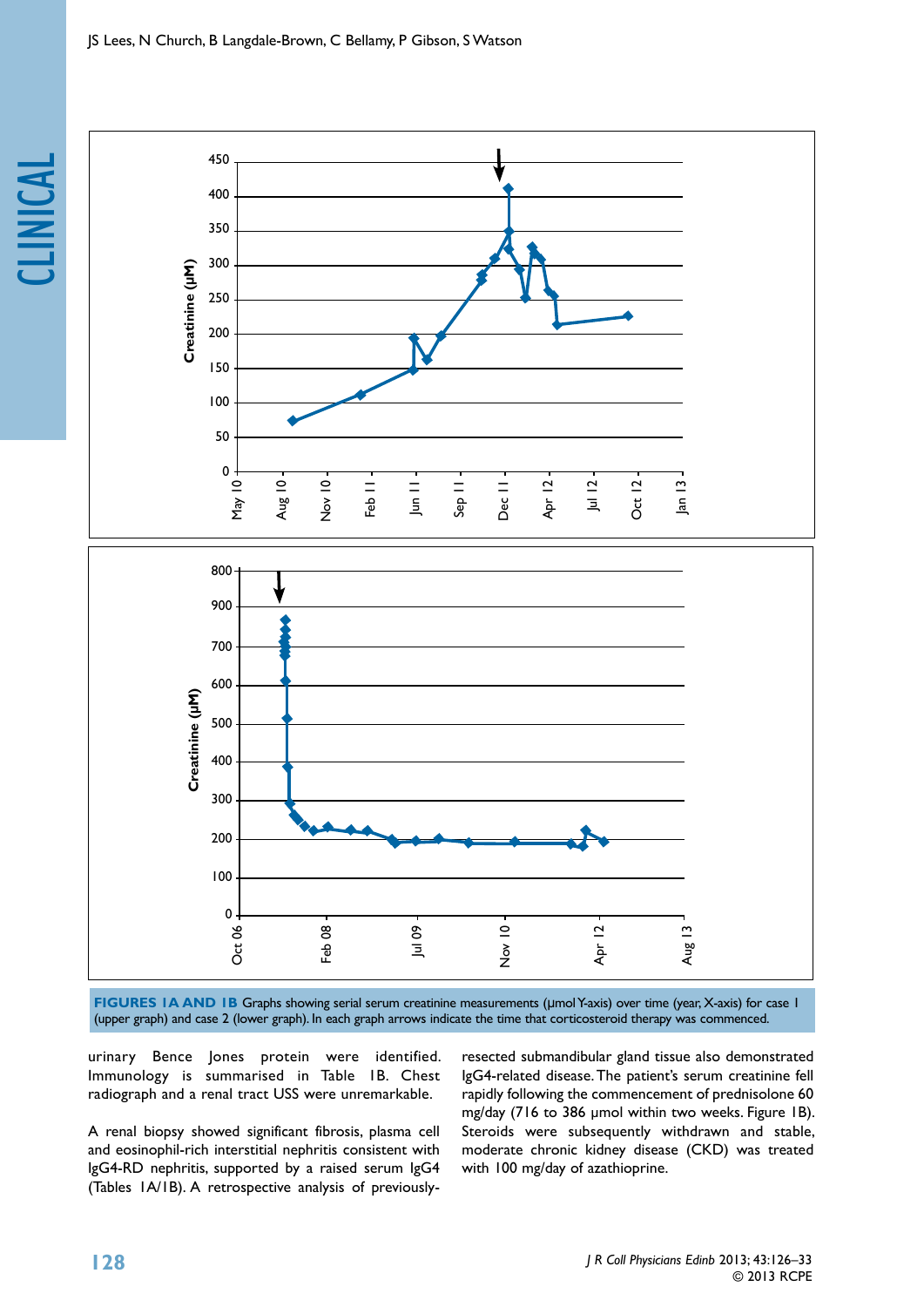

**FIGURE IC** Representative image of the renal biopsy from Case 1 demonstrating severe chronic tubulointerstitial nephritis, tubular atrophy, interstitial scarring, dense fibroblastic sclerosis and loss of peritubular capillaries. Numerous IgG4 positive plasma cells (dark staining) are seen in glomeruli and tubulointerstitial compartments. With immunofluorescence, glomeruli showed mild to moderate (++) mesangial granular immunopositivity for IgA and weak positivity for complement C3, but were immunonegative for other immunoglobulin heavy chains, complement C1q and light chains. On light microscopy there was no mesangial, endocapillary or extra capillary proliferation, no significant mesangial matrix increase and no evidence of segmental sclerosis or other attributable lesion. Electron microscopy showed mild expansion of mesangial matrix with some wrinkling of capillary walls but no electron dense deposits in the planes of section. It was concluded that the mesangial IgA identified was incidental to the clinical presentation, and not associated with metrics of significant glomerulonephritic activity or attributable lesions of chronic glomerulonephritis. Similar features (except IgA nephropathy) seen in the biopsy from Case 2.



**figure 2a** Representative imaging in IgG4-RD pancreatic/ biliary disease. Computed tomography scan of the abdomen demonstrating a 'sausage' pancreas with surrounding hypoechoic rim, classical features of IgG4-RD/autoimmune pancreatitis.

# **Case 3**

A 70-year-old woman presented with steatorrhoea, dark urine and pruritis. She maintained a good appetite and denied weight loss. Her past medical history included



**FIGURE 2B** Magnetic resonance cholangio-pancreatography (MRCP) cholangiogram demonstrating multiple strictures throughout the biliary tree.



**FIGURE 2C** Resolution of the changes seen in previous Figure after four weeks of corticosteroid therapy.

asthma, gastroesophageal reflux disease and impaired glucose tolerance. Blood tests showed bilirubin 10 µmol  $(n=3-16)$ , alanine-transferase  $(ALT)$  63 U/L  $(n=10-50)$ , alkaline phosphatase 1,215 U/L (n=40–125), gamma glutamyltranspeptidase (GGT) 158 U/L (n=5–35) and evidence of renal impairment – serum creatinine 130 µmol (n=60–120), eGFR 35 with normal electrolytes. She had normocytic anaemia (Hb 99 g/L [n=115–160 g/L]) with normal haematinics. Albumin was low at 33  $g/L$  (n=35–50) and faecal elastase very low (<50  $\mu$ g/g [n=200–1,000]) suggesting pancreatic insufficiency. A coagulation screen, amylase, ferritin and serum calcium levels were normal. An abdominal USS revealed a distended gallbladder with calculi and debris, dilated intra- and extra-hepatic bile ducts and a possible mass at the pancreatic head. Computerised tomography (CT) scanning of the abdomen identified a bulky pancreatic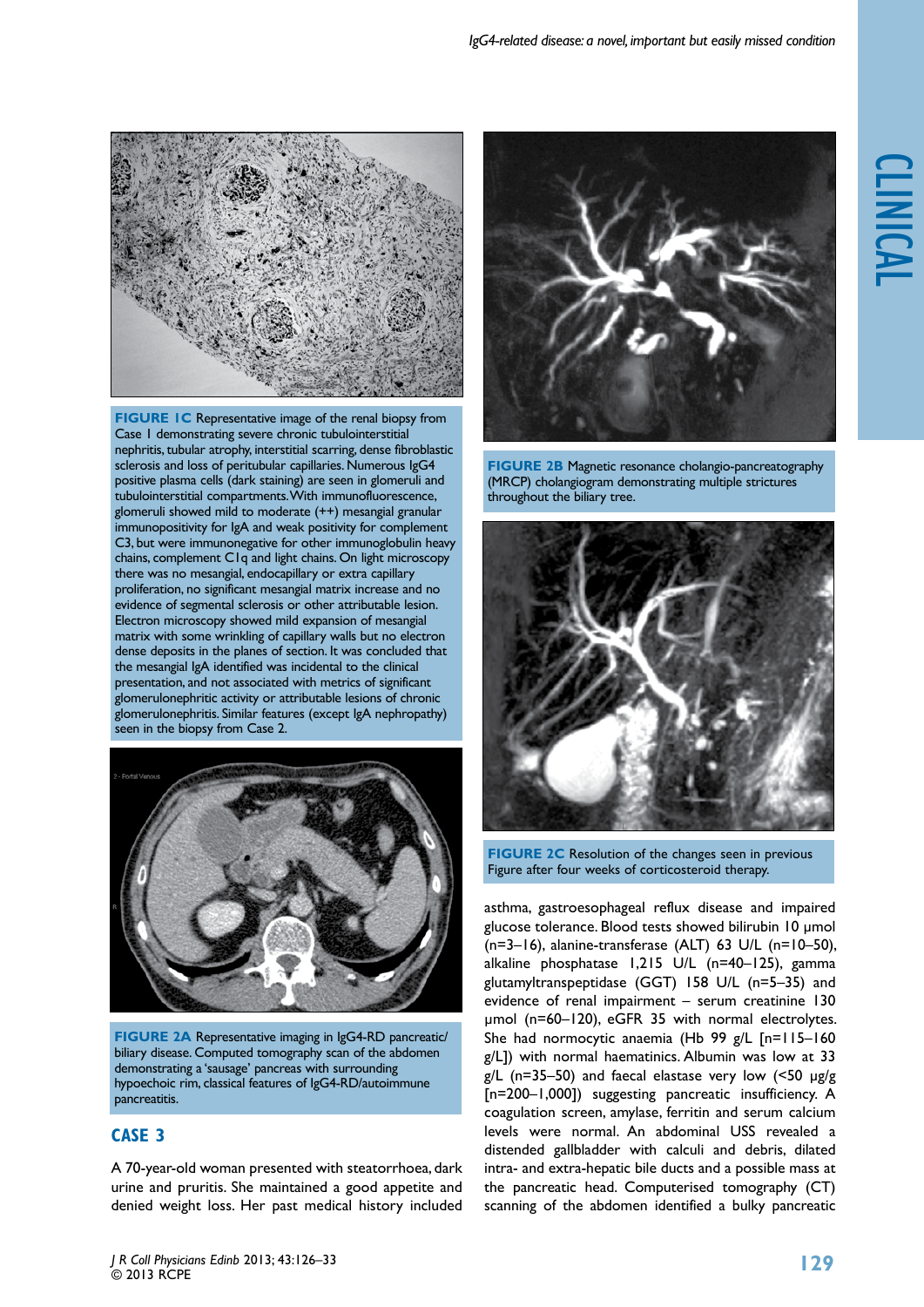head and uncinate process, gallstones and biliary dilatation with retroperitoneal fibrosis and cortical enhancement of two unobstructed kidneys. On endoscopic USS, appearances were strongly suggestive of an autoimmune pancreatitis (AIP) and magnetic resonance cholangiopancreatography (MRCP) demonstrated an atrophied pancreas with an irregular pancreatic duct and a common bile duct stricture (Figures 2A–C). A percutaneous pancreatic biopsy showed features consistent with AIP (Figures 3A and B). Serum IgG4 was markedly elevated with normal or only mildly elevated IgG1-3 subtypes (Table 1B). Prednisolone 40 mg/day was commenced and LFTs rapidly improved (bilirubin 4 µmoL/L, ALT 27 U/L, alkaline phosphatase 228 U/L and GGT 74 U/L), together with radiological and clinical resolution of features of obstruction and pancreatic insufficiency.

**TABLE 2** Common organs affected by IgG4-RD. A review by Zen and Nakanuma<sup>15</sup> of 114 cases of IgG4-RD identified 206 separate histologically confirmed lesions. The distribution of these lesions and the frequency (expressed as a percentage of the total number of lesions) is summarised below.

| <b>Anatomical site</b>                                        | <b>Frequency</b><br>(% of total) |  |
|---------------------------------------------------------------|----------------------------------|--|
| Liver and biliary tree                                        | 26                               |  |
| Salivary and lacrimal glands                                  | 26                               |  |
| Lungs and pleura                                              | 15                               |  |
| Pancreas                                                      | $\overline{14}$                  |  |
| Aortitis and retroperitoneal fibrosis                         | ''                               |  |
| Kidney                                                        | 5                                |  |
| Other (lymph nodes, prostate, breast and<br>peripheral nerves | 4                                |  |

## **Discussion**

The cases we have presented demonstrate many typical clinical manifestations of IgG4-RD including AIP,<sup>1</sup> sialadenitis (Mikulicz's disease),<sup>2</sup> parenchymal kidney disease<sup>3,4</sup> and retroperitonal fibrosis.<sup>5,6</sup> A comprehensive list of frequently affected organs is listed in Table 2. The diagnosis is based upon end-organ dysfunction due to a distinct form of chronic inflammation and elevation of serum IgG4 (>1.35 g/L). The characteristic histopathological features are a marked lymphoplasmacytic infiltration, storiform fibrosis, occlusive venulitis and increased IgG4+ plasma cells (Figures 3C, D, E and F). In recent years, consensus diagnostic and management guidelines have been developed.<sup>7-9</sup> There are several detailed reviews of this condition covering many clinical and biological aspects of IgG4-RD.<sup>10-17</sup>

Immunoglobulin G4-related disease causes significant morbidity due to direct organ damage and indirectly by misidentification as malignancy. The AIP mimicry of pancreatic cancer is particularly problematic and, historically, accounted for approximately a quarter of the cases of non-malignant pancreatic mass lesions removed using Whipple's procedure.18 The identification



**figure 3a** Haematoxylin and eosin stain (H&E): Case 3 pancreatic trucut biopsy: representative image showing lymphoplasmacytic inflammation, fibrosis and virtually no recognisable pancreatic tissue.



**FIGURE 3B IgG4 stain: Case 3 pancreatic trucut biopsy:** representative image showing increased numbers of IgG4 positive plasma cells (dark staining).

of serum IgG4 as a discriminating factor for IgG4-RD has aided diagnosis, though raised IgG4 alone should not be relied upon;<sup>9,18-21</sup> confirmatory tissue diagnosis is usually required.

The majority of reported cases of IgG4-RD are in Japanese patients, though it is unclear whether this reflects greater prevalence or better recognition of the condition in Japan.<sup>22</sup> However, it has become clear that IgG4-RD is neither confined to Japan nor patients of Japanese origin but affects patients around the world.<sup>3,23-29</sup> Epidemiological data come largely from a single Japanese study of AIP which described a male:female ratio of 2.85:1, peak age of onset of 61–65 years old and an estimated prevalence of 0.82 per 100,000 adults.<sup>30</sup> There is no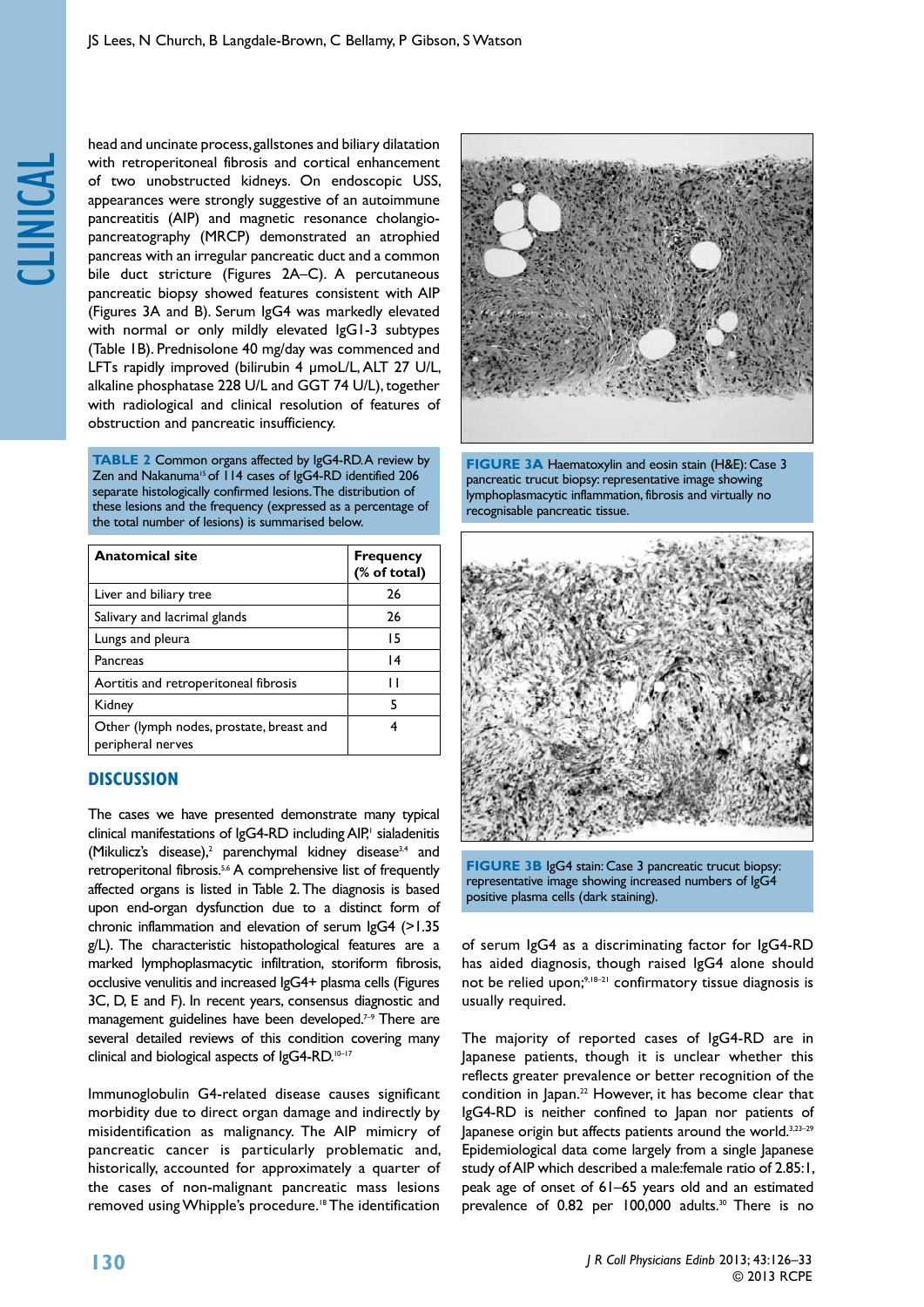

**figure 3c** Haematoxylin and eosin stain (H&E). A typical example of IgG4-related autoimmune pancreatitis in a Whipple's resection (from another patient). Virtually all of the normal pancreatic tissue has been replaced by a lymphoplasmacytic infiltrate and storiform fibrosis. A residual pancreatic duct is seen bottom left (long arrow). An arteriole, (A), is seen on the right, but its accompanying venule (short arrows), is almost undetectable on H&E due to the occlusive venulitis which is characteristic of IgG4-RD.



**FIGURE 3D** Same area as Figure 2C: this elastic van Gieson (EVG) stain highlights the occlusive venulitis. The venule (V) is now easily detectable.

reliable estimate of prevalence in the West, however it can be seen in comparison with other better known conditions (the prevalence of Hodgkin's lymphoma and amyloid A [AA] amyloidosis in Western Europe for example are 0.5 and 1.0 per 100,000 respectively).<sup>31,32</sup>

The disease is a direct cause of significant damage to affected tissues<sup>3,33-36</sup> but it is usually highly responsive to steroid therapy.<sup>37</sup> Standard therapy is prednisolone 0.6 mg/kg induction treatment for two to four weeks, reducing by 5 mg increments every one to two weeks.<sup>38</sup> The efficacy of corticosteroids in even advanced cases of IgG4-RD kidney disease is well-established and rapid response to steroid therapy can help to establish the diagnosis.3,4,27,39–43 Second-line immunosuppression using



**figure 3e** IgG4 stain. Same case as Figures 2C/2D: IgG4 related autoimmune pancreatitis. Representative image showing 25 IgG4 positive plasma cells per high power field.



**FIGURE 3F** For comparison. Usual type chronic pancreatitis (not IgG4-related) stained with IgG4 – this representative low power view shows that in most areas there are no IgG4 positive plasma cells per high power field. A rare cluster of positive cells is seen on the left. The average count is less than one per high power field, range 0–13.

# **Summary**

- 1. IgG4-RD is a multisystem disorder affecting many organs but with a preponderance for glandular tissues.
- 2. Older males are most often affected.
- 3. Serum IgG4 is a useful diagnostic marker but tissue or radiological evidence is usually required before treatment begins.
- 4. Corticosteroids are almost always the first-line therapy.
- 5. Even very advanced cases are frequently responsive to corticosteroid therapy.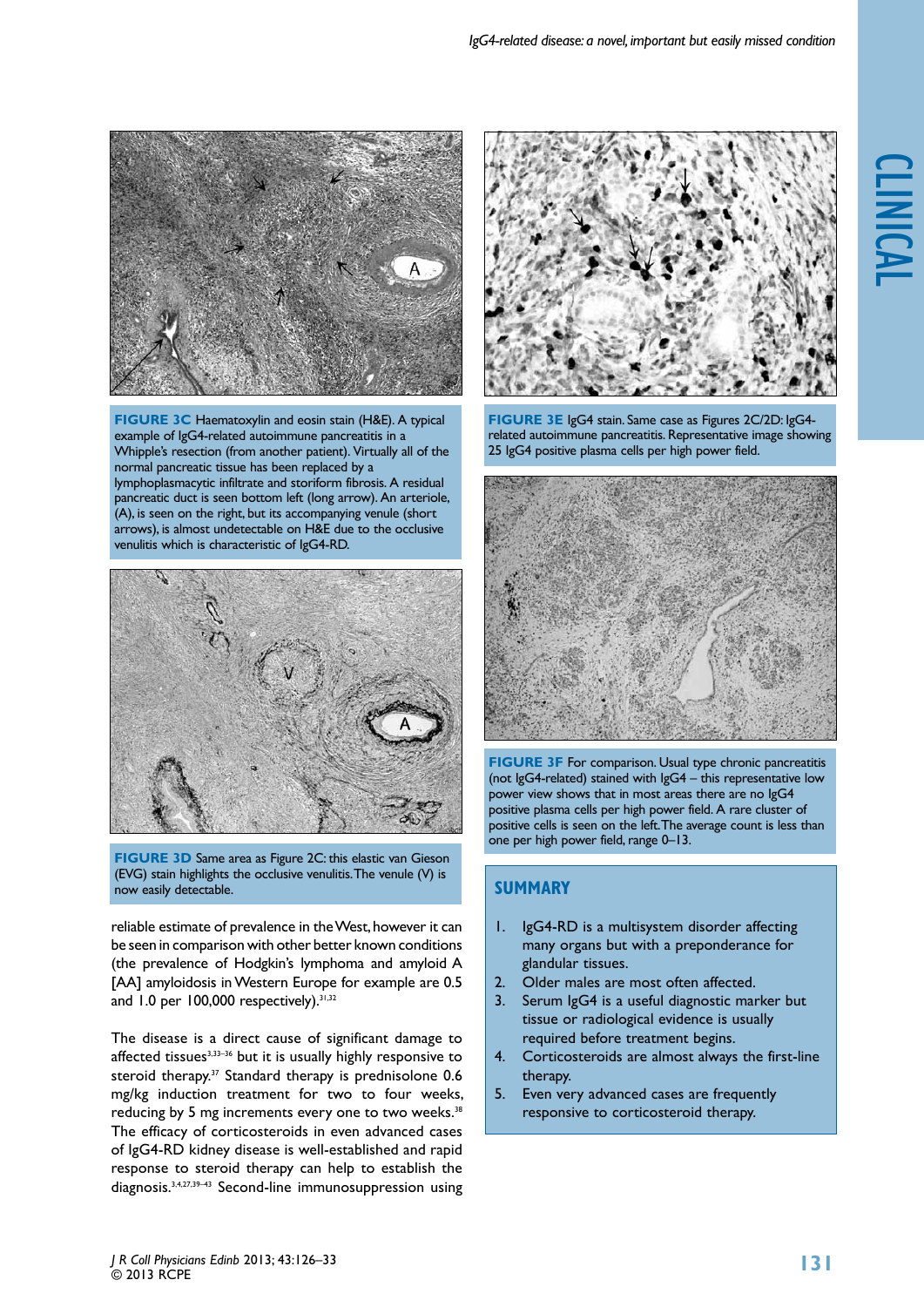azathioprine,<sup>44</sup> mycophenolate mofetil,<sup>45</sup> bortezomib (a proteasome inhibitor with cytotoxic effect against plasma cells)<sup>46</sup> and rituximab (a monoclonal antibody against the CD20 protein)<sup>47,48</sup> have been described.

We believe that clinicians in a wide variety of specialities are probably encountering, but perhaps not always identifying, cases of IgG4-RD. We acknowledge the

## **References**

- Sarles H, Sarles JC, Muratore R et al. Chronic inflammatory sclerosis of the pancreas – an autonomous pancreatic disease? *Am J Dig Dis* 1961; 6:688–98. <http://dx.doi.org/10.1007/BF02232341>
- 2 Mikulicz J. Über eine eigenartige symmetrische Erkrankung der Tränen und Mundspeicheldrüsen. *Beitr Chir Fortsch Gewidmet Theodor Billroth* 1892;610–30. German.
- 3 Watson SJ, Jenkins DA, Bellamy CO. Nephropathy in IgG4-related systemic disease. *Am J Surg Pathol* 2006; 30:1472–7. [http://dx.doi.](http://dx.doi.org/10.1097/01.pas.0000213308.43929.97) [org/10.1097/01.pas.0000213308.43929.97](http://dx.doi.org/10.1097/01.pas.0000213308.43929.97)
- Takeda S, Haratake J, Kasai T et al. IgG4-associated idiopathic tubulointerstitial nephritis complicating autoimmune pancreatitis. *Nephrol Dial Transplant* 2004; 19:474–6. [http://dx.doi.org/10.1093/](http://dx.doi.org/10.1093/ndt/gfg477) [ndt/gfg477](http://dx.doi.org/10.1093/ndt/gfg477)
- 5 Fukukura Y, Fujiyoshi F, Nakamura F et al. Autoimmune pancreatitis associated with idiopathic retroperitoneal fibrosis. *AJR Am J Roentgenol* 2003; 181:993–5.
- Sevenet F, Capron-Chivrac D, Delcenserie R et al. Idiopathic retroperitoneal fibrosis and primary biliary cirrhosis. A new association? *Arch Intern Med* 1985; 145:2124–5. [http://dx.doi.](http://dx.doi.org/10.1001/archinte.1985.00360110200042) [org/10.1001/archinte.1985.00360110200042](http://dx.doi.org/10.1001/archinte.1985.00360110200042)
- 7 Massachusetts General Hospital. *IgG4-related disease responder index (IgG4-RD RI)* [Internet]. Boston: MGH [cited 2013 Jan 24]. Available from: [http://www2.massgeneral.org/pathology/symposium/pdf/](http://www2.massgeneral.org/pathology/symposium/pdf/PDF1 - Responder Index instruction guide.pdf.) [PDF1 - Responder Index instruction guide.pdf.](http://www2.massgeneral.org/pathology/symposium/pdf/PDF1 - Responder Index instruction guide.pdf.)
- 8 Umehara H, Okazaki K, Masaki Y et al. Comprehensive diagnostic criteria for IgG4-related disease (IgG4-RD), 2011. *Mod Rheumatol*  2012; 22:21–30. <http://dx.doi.org/10.1007/s10165-011-0571-z>
- Shimosegawa T, Chari ST, Frulloni L et al. International consensus diagnostic criteria for autoimmune pancreatitis: guidelines of the International Association of Pancreatology. *Pancreas* 2011; 40:352– 8. <http://dx.doi.org/10.1097/MPA.0b013e3182142fd2>
- 10 Stone JH, Zen Y, Deshpande V. IgG4-related disease. *New Engl J Med*  2012; 366:539–51. <http://dx.doi.org/10.1056/NEJMra1104650>
- 11 Khosroshahi A, Stone JH. A clinical overview of IgG-4 related systemic disease. *Curr Opin Rheumatol* 2011; 23:57–66. [http://](http://dx.doi.org/10.1097/BOR.0b013e3283418057) [dx.doi.org/10.1097/BOR.0b013e3283418057](http://dx.doi.org/10.1097/BOR.0b013e3283418057)
- 12 Khosroshahi A, Stone JH. Treatment approaches to IgG-4 related systemic disease. *Curr Opin Rheumatol* 2011; 23:67–71. [http://](http://dx.doi.org/10.1097/BOR.0b013e328341a240) [dx.doi.org/10.1097/BOR.0b013e328341a240](http://dx.doi.org/10.1097/BOR.0b013e328341a240)
- 13 Khosroshahi A, Stone JH. IgG4-related systemic disease: the age of discovery. *Curr Opin Rheumatol* 2011; 23:72–3. [http://dx.doi.](http://dx.doi.org/10.1097/BOR.0b013e328341a229) [org/10.1097/BOR.0b013e328341a229](http://dx.doi.org/10.1097/BOR.0b013e328341a229)
- 14 Geyer JT, Deshpande V. IgG4-associated sialadenitis. *Curr Opin Rheumatol* 2011; 23:95–101. [http://dx.doi.org/10.1097/](http://dx.doi.org/10.1097/BOR.0b013e3283413011) [BOR.0b013e3283413011](http://dx.doi.org/10.1097/BOR.0b013e3283413011)
- 15 Zen Y, Nakanuma Y. Pathogenesis of IgG4-related disease. *Curr Opin Rheumatol* 2011; 23:114–8. [http://dx.doi.org/10.1097/](http://dx.doi.org/10.1097/BOR.0b013e3283412f4a) [BOR.0b013e3283412f4a](http://dx.doi.org/10.1097/BOR.0b013e3283412f4a)
- 16 Carruthers MN, Stone JH, Khosroshahi A. The latest on IgG4-RD: a rapidly emerging disease. *Curr Opin Rheumatol* 2012; 24:60–9. <http://dx.doi.org/10.1097/BOR.0b013e32834ddb4a>
- 17 Stone JH, Khosroshahi A, Deshpande V et al. Recommendations for the nomenclature of IgG4-related disease and its individual organ system manifestations. *Arthritis Rheum* 2012; 64:3061–7. <http://dx.doi.org/10.1002/art.34593>

inconsistencies in immunological testing in our own cases, and believe that this highlights the need for a more uniform diagnostic approach across specialties. We hope this report will help to raise awareness of an underrecognised, serious but treatable condition.

- 18 Hamano H, Kawa S, Horiuchi A et al. High serum IgG4 concentrations in patients with sclerosing pancreatitis. *New Engl J Med* 2001; 344:732–8. <http://dx.doi.org/10.1056/NEJM200103083441005>
- 19 Chen RY, Adams DB. IgG4 levels in non-Japanese patients with autoimmune sclerosing pancreatitis. *New Engl J Med* 2002; 346:1919. <http://dx.doi.org/10.1056/NEJM200206133462420>
- 20 Hughes DB, Grobmyer SR, Brennan MF. Preventing pancreaticoduodenectomy for lymphoplasmacytic sclerosing pancreatitis: cost effectiveness of IgG4. *Pancreas* 2004; 29:167. <http://dx.doi.org/10.1097/00006676-200408000-00013>
- 21 Kawano M, Saeki T, Nakashima H et al. Proposal for diagnostic criteria for IgG4-related kidney disease. *Clin Exp Nephrol* 2011; 15:615–26. <http://dx.doi.org/10.1007/s10157-011-0521-2>
- 22 Umehara H, Okazaki K, Masaki Y et al. A novel clinical entity, IgG4 related disease (IgG4RD): general concept and details. *Mod Rheumatol* 2011; 22:1–14.<http://dx.doi.org/10.1007/s10165-011-0508-6>
- 23 Neild GH, Rodriguez-Justo M, Wall C et al. Hyper-IgG4 disease: report and characterisation of a new disease. *BMC Med* 2006; 4:23. <http://dx.doi.org/10.1186/1741-7015-4-23>
- 24 Cravedi P, Abbate M, Gagliardini E et al. Membranous nephropathy associated with IgG4-related disease. *Am J Kidney Dis* 2011; 58:272–5. <http://dx.doi.org/10.1053/j.ajkd.2011.05.002>
- 25 Van Moerkercke W, Verhamme M, Meeus G et al. A case of IgG4 related sclerosing disease with retroperitoneal fibrosis, autoimmune pancreatitis and bilateral focal nephritis. *Pancreas* 2009; 38:825–32. <http://dx.doi.org/10.1097/MPA.0b013e318ac522f>
- 26 Dhobale S, Bedetti C, Killian P et al. IgG4 related sclerosing disease with multiple organ involvements and response to corticosteroid treatment. *J Clin Rheumatol* 2009; 15:354–7. [http://dx.doi.](http://dx.doi.org/10.1097/RHU.0b013e3181b5d631) [org/10.1097/RHU.0b013e3181b5d631](http://dx.doi.org/10.1097/RHU.0b013e3181b5d631)
- 27 Cornell LD, Chicano SL, Deshpande V et al. Pseudotumors due to IgG4 immune-complex tubulointerstitial nephritis associated with autoimmune pancreatocentric disease. *Am J Surg Pathol* 2007; 31:1586–97. <http://dx.doi.org/10.1097/PAS.0b013e318059b87c>
- 28 Kim KP, Kim MH, Song MH et al. Autoimmune chronic pancreatitis. *Am J Gastroenterol* 2004; 99:1605–16. [http://dx.doi.](http://dx.doi.org/10.1111/j.1572-0241.2004.30336.x) [org/10.1111/j.1572-0241.2004.30336.x](http://dx.doi.org/10.1111/j.1572-0241.2004.30336.x)
- 29 Pearson RK, Longnecker DS, Chari ST et al. Controversies in clinical pancreatology: autoimmune pancreatitis: does it exist? Pancreas 2003; 27:1–13. [http://dx.doi.org/10.1097/00006676-](http://dx.doi.org/10.1097/00006676-200307000-00001 ) [200307000-00001](http://dx.doi.org/10.1097/00006676-200307000-00001 )
- 30 Nishimori I, Tamakoshi A, Otsuki M. Prevalence of autoimmune pancreatitis in Japan from a nationwide survey in 2002. *J Gastroenterol*  2007; 42 Suppl 18:6–8.<http://dx.doi.org/10.1007/s00535-007-2043-y>
- 31 World Health Organization. *GLOBOCAN 2008. Cancer incidence and mortality worldwide*. [Internet] France: International Agency for Research on Cancer; 2010 [cited 2013 Jan 24]. Available from: [http://globocan.iarc.fr.](http://globocan.iarc.fr.
)
- 32 Simms RW, Prout MN, Cohen AS. The epidemiology of AL and AA amyloidosis. *Baillieres Clin Rheumatol* 1994; 8:627–34. [http://dx.doi.](http://dx.doi.org/10.1016/S0950-3579(05)80119-0) [org/10.1016/S0950-3579\(05\)80119-0](http://dx.doi.org/10.1016/S0950-3579(05)80119-0)
- 33 Stone JH, Khosroshahi A, Deshpande V et al. IgG4-related systemic disease accounts for a significant proportion of thoracic lymphoplasmacytic aortitis cases. *Arthritis Care Res (Hoboken)* 2010; 62:316–22. <http://dx.doi.org/10.1002/acr.20095>